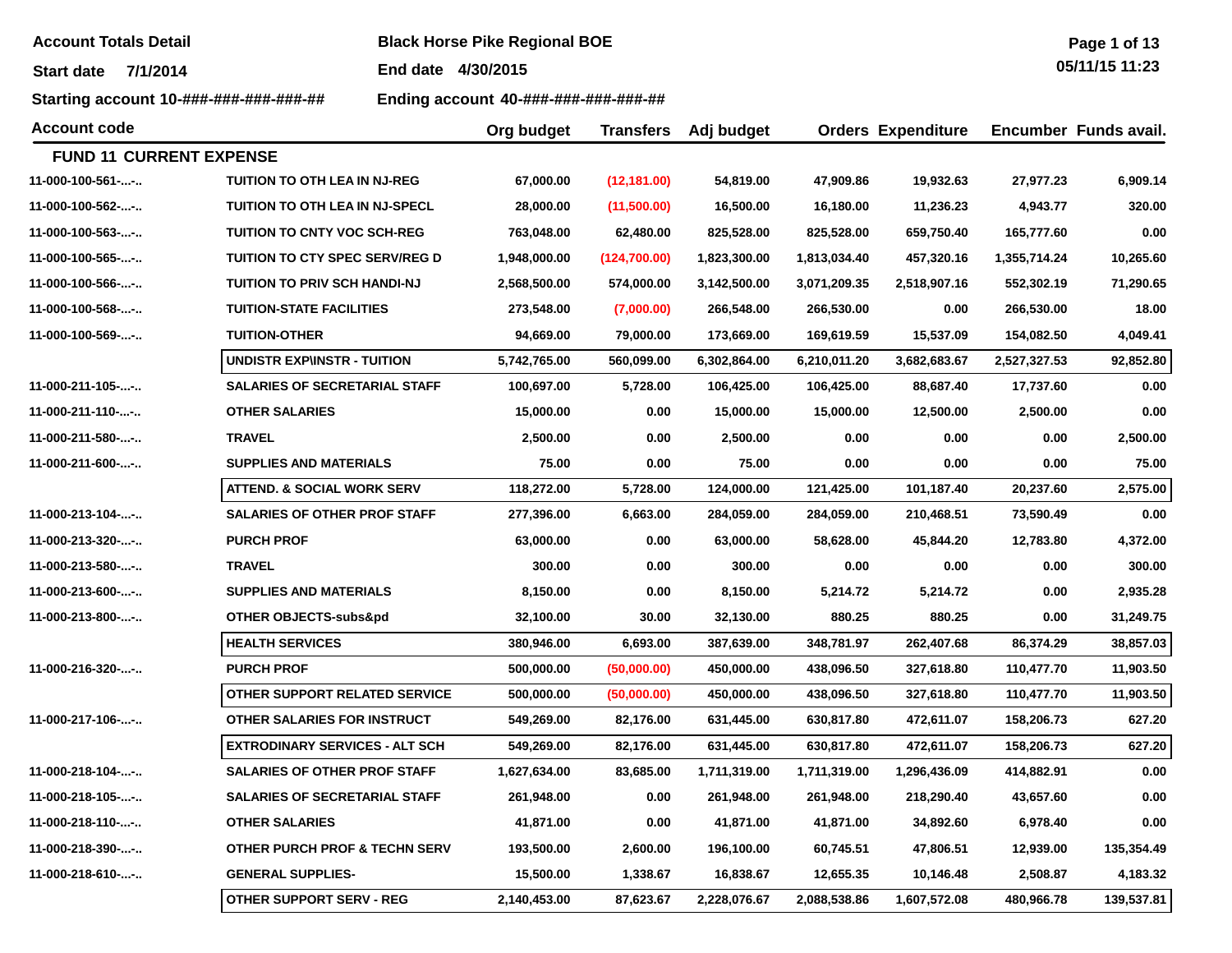**Account Totals Detail Black Horse Pike Regional BOE** 

**End date 4/30/2015**

**Starting account 10-###-###-###-###-## Ending account 40-###-###-###-###-##**

| Page 2 of 13 |  |  |
|--------------|--|--|
| ----------   |  |  |

| <b>Account code</b>            |                                       | Org budget   | <b>Transfers</b> | Adj budget   |              | <b>Orders Expenditure</b> |            | Encumber Funds avail. |
|--------------------------------|---------------------------------------|--------------|------------------|--------------|--------------|---------------------------|------------|-----------------------|
| <b>FUND 11 CURRENT EXPENSE</b> |                                       |              |                  |              |              |                           |            |                       |
| 11-000-219-104--               | <b>SALARIES OF OTHER PROF STAFF</b>   | 843,616.00   | 27,979.00        | 871,595.00   | 871,595.00   | 674,237.65                | 197,357.35 | 0.00                  |
| 11-000-219-105--               | <b>SALARIES OF SECRETARIAL STAFF</b>  | 158,243.00   | 0.00             | 158,243.00   | 155,481.17   | 128,612.91                | 26,868.26  | 2,761.83              |
| 11-000-219-320--               | <b>PURCH PROF</b>                     | 20,000.00    | 0.00             | 20,000.00    | 13,311.65    | 11,589.65                 | 1,722.00   | 6,688.35              |
| 11-000-219-592--               | <b>MISC PURCH SERV(400-500)NONRES</b> | 10,500.00    | 0.00             | 10,500.00    | 7,923.17     | 7,923.17                  | 0.00       | 2,576.83              |
| 11-000-219-600--               | <b>SUPPLIES AND MATERIALS</b>         | 7,500.00     | 0.00             | 7,500.00     | 2,719.57     | 2,260.09                  | 459.48     | 4,780.43              |
|                                | OTH SUPP SERV-STUDENTS-SPEC           | 1,039,859.00 | 27,979.00        | 1,067,838.00 | 1,051,030.56 | 824,623.47                | 226,407.09 | 16,807.44             |
| 11-000-221-102--               | <b>SALARIES OF SUPERVISORS INST</b>   | 1,203,447.00 | (122, 711.00)    | 1,080,736.00 | 1,080,736.00 | 901,271.25                | 179,464.75 | 0.00                  |
| 11-000-221-105--               | <b>SALARIES OF SECRETARIAL STAFF</b>  | 39,870.00    | 25,000.00        | 64,870.00    | 64,870.00    | 42,620.85                 | 22,249.15  | 0.00                  |
| 11-000-221-580--               | <b>TRAVEL</b>                         | 34,500.00    | 0.00             | 34,500.00    | 26,141.06    | 26,042.54                 | 98.52      | 8,358.94              |
| 11-000-221-600--               | <b>SUPPLIES AND MATERIALS</b>         | 3,000.00     | 5,000.00         | 8,000.00     | 2,344.44     | 2,344.44                  | 0.00       | 5,655.56              |
| 11-000-221-800--               | OTHER OBJECTS-subs&pd                 | 12,500.00    | 0.00             | 12,500.00    | 11,609.00    | 11,609.00                 | 0.00       | 891.00                |
|                                | <b>IMPROV. OF INST. SERV.</b>         | 1,293,317.00 | (92, 711.00)     | 1,200,606.00 | 1,185,700.50 | 983,888.08                | 201,812.42 | 14,905.50             |
| 11-000-222-104--               | <b>SALARIES OF OTHER PROF STAFF</b>   | 207,684.00   | 0.00             | 207,684.00   | 207,684.00   | 159,861.15                | 47,822.85  | 0.00                  |
| 11-000-222-105--               | <b>SALARIES OF SECRETARIAL STAFF</b>  | 109,533.00   | 0.00             | 109,533.00   | 109,533.00   | 99,109.57                 | 10,423.43  | 0.00                  |
| 11-000-222-106--               | OTHER SALARIES FOR INSTRUCT           | 111,349.00   | 31,408.00        | 142,757.00   | 142,757.00   | 112,069.00                | 30,688.00  | 0.00                  |
| 11-000-222-340--               | <b>PURCHASED TECHNICAL SERVICES</b>   | 356,700.00   | (80,000.00)      | 276,700.00   | 209,719.90   | 206,244.90                | 3,475.00   | 66,980.10             |
| 11-000-222-500--               | <b>OTHER PURCHASED SERVICES</b>       | 124,145.00   | 0.00             | 124,145.00   | 117,619.78   | 100,760.66                | 16,859.12  | 6,525.22              |
| 11-000-222-600--               | <b>SUPPLIES AND MATERIALS</b>         | 175,156.00   | (924.00)         | 174,232.00   | 122,471.97   | 122,471.97                | 0.00       | 51,760.03             |
|                                | <b>EDUCA MEDIA SERV/SCHOOL LIBR</b>   | 1,084,567.00 | (49, 516.00)     | 1,035,051.00 | 909,785.65   | 800,517.25                | 109,268.40 | 125,265.35            |
| 11-000-223-104--               | SALARIES OF OTHER PROF STAFF          | 80,000.00    | 5,510.00         | 85,510.00    | 85,510.00    | 15,307.24                 | 70,202.76  | 0.00                  |
| 11-000-223-320--               | <b>PURCH PROF</b>                     | 67,500.00    | 2,000.00         | 69,500.00    | 65,351.15    | 62,694.46                 | 2,656.69   | 4,148.85              |
| 11-000-223-600--               | <b>SUPPLIES AND MATERIALS</b>         | 4,000.00     | 0.00             | 4,000.00     | 2,470.00     | 2,470.00                  | 0.00       | 1,530.00              |
|                                | <b>INSTRUCTIONAL STAFF TRAINING</b>   | 151,500.00   | 7,510.00         | 159,010.00   | 153,331.15   | 80,471.70                 | 72,859.45  | 5,678.85              |
| 11-000-230-104--               | SALARIES OF OTHER PROF STAFF          | 153,970.00   | 0.00             | 153,970.00   | 153,970.00   | 128,308.40                | 25,661.60  | 0.00                  |
| 11-000-230-105--               | <b>SALARIES OF SECRETARIAL STAFF</b>  | 157,780.00   | 0.00             | 157,780.00   | 157,780.00   | 131,483.40                | 26,296.60  | 0.00                  |
| 11-000-230-331--               | <b>LEGAL SERVICES</b>                 | 190,000.00   | 18,263.00        | 208,263.00   | 137,640.00   | 108,244.25                | 29,395.75  | 70,623.00             |
| 11-000-230-332--               | <b>AUDIT FEES</b>                     | 82,000.00    | 2,000.00         | 84,000.00    | 82,000.00    | 82,000.00                 | 0.00       | 2,000.00              |
| 11-000-230-334--               | <b>ARCHITECTURAL/ENGINEERING</b>      | 160,000.00   | 98,167.00        | 258,167.00   | 76,983.75    | 56,021.64                 | 20,962.11  | 181, 183. 25          |
| 11-000-230-339--               | OTHER PURCHASED PROF SERVICES         | 61,000.00    | (2,000.00)       | 59,000.00    | 16,314.00    | 16,314.00                 | 0.00       | 42,686.00             |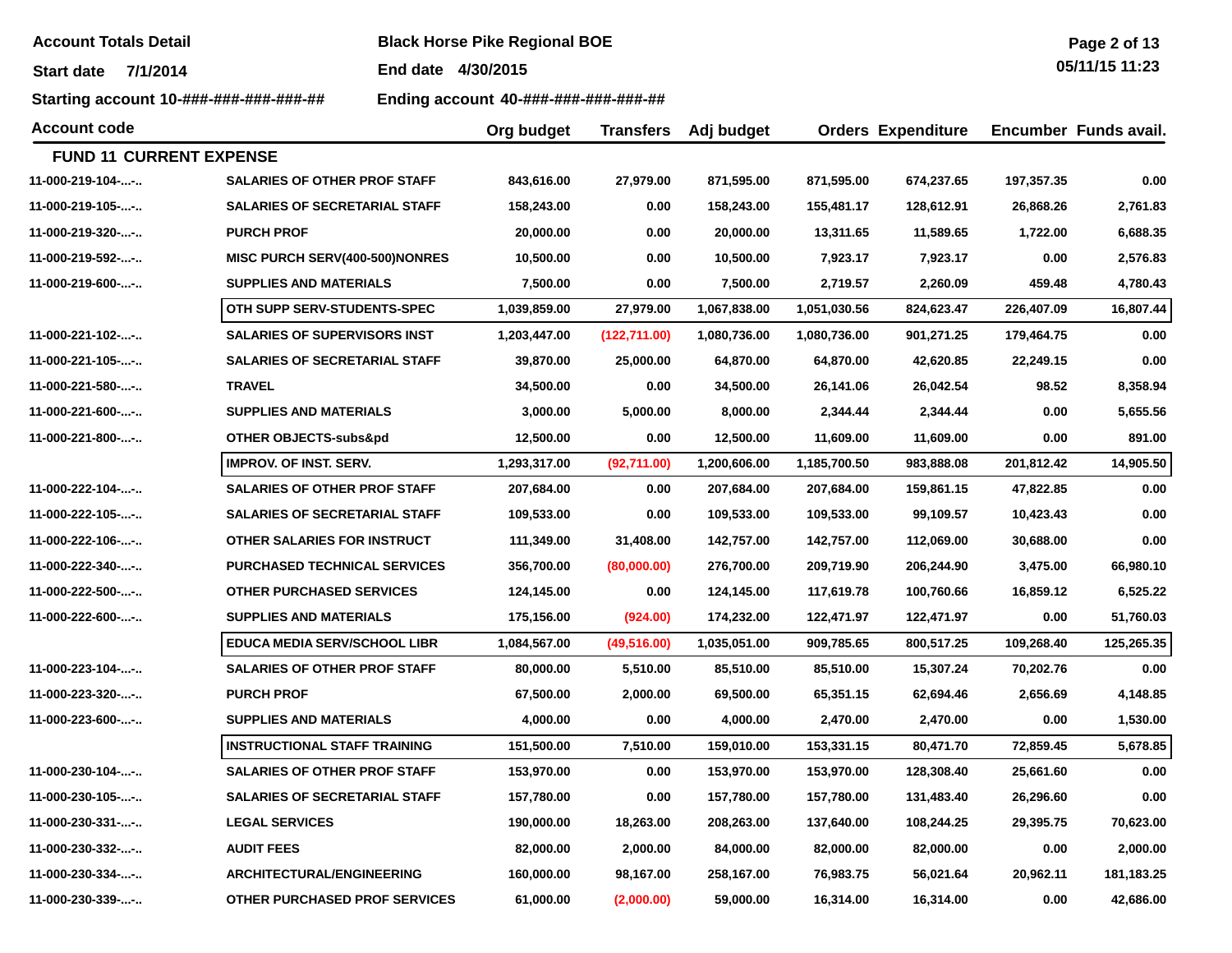**Account Totals Detail Black Horse Pike Regional BOE** 

**End date 4/30/2015**

**Starting account 10-###-###-###-###-## Ending account 40-###-###-###-###-##**

| Page 3 of 13       |  |  |
|--------------------|--|--|
| $5 - 11111 - 1100$ |  |  |

| <b>Account code</b>            |                                        | Org budget   | <b>Transfers</b> | Adj budget   |              | <b>Orders Expenditure</b> |            | Encumber Funds avail. |
|--------------------------------|----------------------------------------|--------------|------------------|--------------|--------------|---------------------------|------------|-----------------------|
| <b>FUND 11 CURRENT EXPENSE</b> |                                        |              |                  |              |              |                           |            |                       |
| 11-000-230-340--               | <b>PURCHASED TECHNICAL SERVICES</b>    | 35,500.00    | 10,651.65        | 46,151.65    | 16,091.65    | 16,091.65                 | 0.00       | 30.060.00             |
| 11-000-230-530--               | <b>COMMUNICATIONS/TELEPHONE</b>        | 118,500.00   | 3,772.35         | 122,272.35   | 82,019.85    | 64,687.98                 | 17,331.87  | 40,252.50             |
| 11-000-230-580--               | <b>TRAVEL</b>                          | 4,500.00     | 0.00             | 4,500.00     | 3,941.33     | 3,668.73                  | 272.60     | 558.67                |
| 11-000-230-585--               | <b>BOE TRAVEL</b>                      | 2,000.00     | 0.00             | 2,000.00     | 0.00         | 0.00                      | 0.00       | 2,000.00              |
| 11-000-230-590--               | <b>OTHER PURCHASED SERVICES</b>        | 159,830.00   | 50,000.00        | 209,830.00   | 142,324.45   | 142,324.45                | 0.00       | 67,505.55             |
| 11-000-230-600--               | <b>SUPPLIES AND MATERIALS</b>          | 3,000.00     | 10,450.72        | 13,450.72    | 7,694.98     | 3,727.10                  | 3,967.88   | 5,755.74              |
| 11-000-230-610--               | <b>GENERAL SUPPLIES-</b>               | 4,000.00     | 0.00             | 4,000.00     | 3,560.15     | 3,560.15                  | 0.00       | 439.85                |
| 11-000-230-820--               | <b>JUDGMNTS AGAINST SCHOOL DISTR</b>   | 200,000.00   | 0.00             | 200,000.00   | 0.00         | 0.00                      | 0.00       | 200,000.00            |
| 11-000-230-890--               | <b>MISCELLANEOUS EXPENDITURES</b>      | 18,100.00    | (1, 200.00)      | 16,900.00    | 12,603.70    | 12,181.99                 | 421.71     | 4,296.30              |
| 11-000-230-895--               | <b>BOE MEMBERSHIP DUES &amp; FEES</b>  | 29,000.00    | 1,200.00         | 30,200.00    | 28,772.70    | 28,772.70                 | 0.00       | 1,427.30              |
|                                | <b>SUPP SERV-GEN ADMINISTRATION</b>    | 1,379,180.00 | 191,304.72       | 1,570,484.72 | 921,696.56   | 797,386.44                | 124,310.12 | 648,788.16            |
| 11-000-240-103--               | <b>SALARIES OF PRINCIPALS&amp;VICE</b> | 1,480,012.00 | 248,730.00       | 1,728,742.00 | 1,552,621.00 | 1,289,723.84              | 262,897.16 | 176,121.00            |
| 11-000-240-105--               | <b>SALARIES OF SECRETARIAL STAFF</b>   | 880,682.00   | 0.00             | 880,682.00   | 880,682.00   | 700,968.57                | 179,713.43 | 0.00                  |
| 11-000-240-500--               | <b>OTHER PURCHASED SERVICES</b>        | 3,000.00     | 1,080.00         | 4,080.00     | 3,005.11     | 3,005.11                  | 0.00       | 1,074.89              |
| 11-000-240-580--               | <b>TRAVEL</b>                          | 11,500.00    | (400.00)         | 11,100.00    | 6,457.26     | 6,457.26                  | 0.00       | 4,642.74              |
| 11-000-240-600--               | <b>SUPPLIES AND MATERIALS</b>          | 112,812.00   | 7,688.92         | 120,500.92   | 118,318.57   | 105,599.26                | 12,719.31  | 2,182.35              |
| 11-000-240-800--               | OTHER OBJECTS-subs&pd                  | 24,460.00    | 299.00           | 24,759.00    | 23,401.51    | 23,168.76                 | 232.75     | 1,357.49              |
|                                | <b>SUPP SERV-SCHOOL ADMINISTR</b>      | 2,512,466.00 | 257,397.92       | 2,769,863.92 | 2,584,485.45 | 2,128,922.80              | 455,562.65 | 185,378.47            |
| 11-000-251-100--               | <b>PERSONAL SERVICES - SALARIES</b>    | 408,458.00   | 46,970.00        | 455,428.00   | 408,597.00   | 339,723.79                | 68,873.21  | 46,831.00             |
| 11-000-251-340--               | <b>PURCHASED TECHNICAL SERVICES</b>    | 34,500.00    | 0.00             | 34,500.00    | 20,319.01    | 18,785.72                 | 1,533.29   | 14,180.99             |
| 11-000-251-592--               | <b>MISC PURCH SERV(400-500)NONRES</b>  | 4,000.00     | 0.00             | 4,000.00     | 1,509.85     | 1,509.85                  | 0.00       | 2,490.15              |
| 11-000-251-600--               | <b>SUPPLIES AND MATERIALS</b>          | 24,000.00    | 1,125.00         | 25,125.00    | 9,623.08     | 9,623.08                  | 0.00       | 15,501.92             |
| 11-000-251-890--               | <b>MISCELLANEOUS EXPENDITURES</b>      | 3,500.00     | 0.00             | 3,500.00     | 1,499.00     | 1,499.00                  | 0.00       | 2,001.00              |
|                                | <b>BUSINESS OFFICE OPERATIONS</b>      | 474,458.00   | 48,095.00        | 522,553.00   | 441,547.94   | 371,141.44                | 70,406.50  | 81,005.06             |
| 11-000-252-110--               | <b>OTHER SALARIES</b>                  | 256,500.00   | 28,000.00        | 284,500.00   | 256,500.00   | 161,174.48                | 95,325.52  | 28,000.00             |
| 11-000-252-580--               | <b>TRAVEL</b>                          | 1,000.00     | 0.00             | 1,000.00     | 0.00         | 0.00                      | 0.00       | 1,000.00              |
| 11-000-252-600--               | <b>SUPPLIES AND MATERIALS</b>          | 3,200.00     | 0.00             | 3,200.00     | 0.00         | 0.00                      | 0.00       | 3,200.00              |
| 11-000-252-890--               | <b>MISCELLANEOUS EXPENDITURES</b>      | 13,115.00    | 0.00             | 13,115.00    | 5,733.57     | 4,757.07                  | 976.50     | 7,381.43              |
|                                | <b>DISTRICT TECHNOLOGY</b>             | 273,815.00   | 28,000.00        | 301,815.00   | 262,233.57   | 165,931.55                | 96,302.02  | 39,581.43             |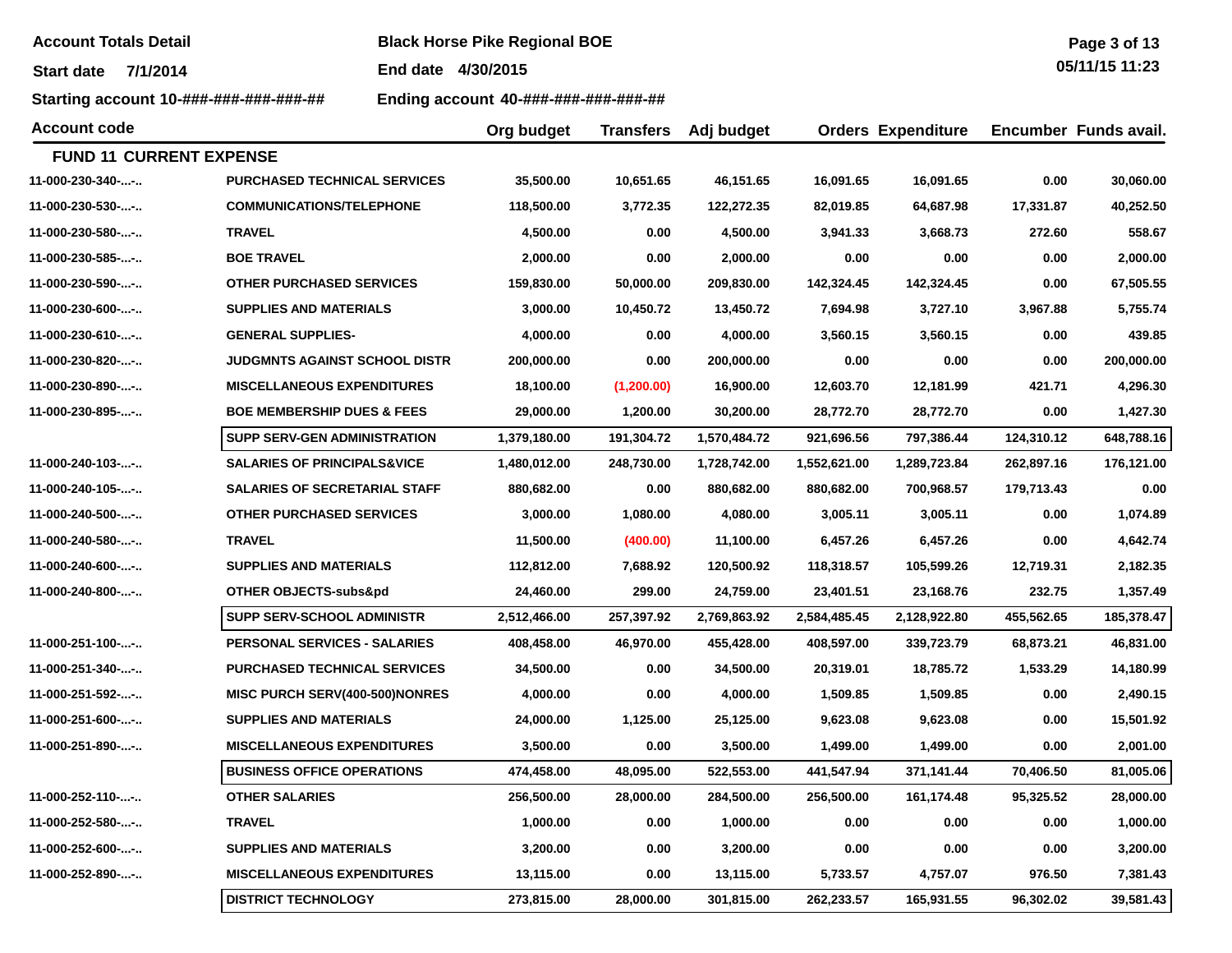**Account Totals Detail Black Horse Pike Regional BOE** 

**End date 4/30/2015**

**Starting account 10-###-###-###-###-## Ending account 40-###-###-###-###-##**

| Page 4 of 13 |  |  |
|--------------|--|--|
| ----------   |  |  |

| <b>Account code</b>            |                                          | Org budget   | <b>Transfers</b> | Adj budget   |              | <b>Orders Expenditure</b> |              | Encumber Funds avail. |
|--------------------------------|------------------------------------------|--------------|------------------|--------------|--------------|---------------------------|--------------|-----------------------|
| <b>FUND 11 CURRENT EXPENSE</b> |                                          |              |                  |              |              |                           |              |                       |
| 11-000-261-100--               | <b>PERSONAL SERVICES - SALARIES</b>      | 610,108.00   | (25,000.00)      | 585,108.00   | 585,107.00   | 443,059.10                | 142,047.90   | 1.00                  |
| 11-000-261-102--               | <b>SALARIES OF SUPERVISORS INST</b>      | 332,321.00   | 2,727.00         | 335,048.00   | 335,048.00   | 279,206.80                | 55,841.20    | 0.00                  |
| 11-000-261-420--               | <b>CLEANING, REPAIR &amp; MAINT SERV</b> | 154,300.00   | 204,888.14       | 359,188.14   | 353,240.08   | 316,585.35                | 36,654.73    | 5,948.06              |
| 11-000-261-610--               | <b>GENERAL SUPPLIES-</b>                 | 224,000.00   | 5,510.04         | 229,510.04   | 205,439.25   | 200,313.84                | 5,125.41     | 24,070.79             |
|                                | ALLOW. MAINT FOR SCHOOL FACIL            | 1,320,729.00 | 188,125.18       | 1,508,854.18 | 1,478,834.33 | 1,239,165.09              | 239,669.24   | 30,019.85             |
| 11-000-262-100--               | <b>PERSONAL SERVICES - SALARIES</b>      | 1,239,839.00 | 30,000.00        | 1,269,839.00 | 1,258,208.96 | 982,227.56                | 275,981.40   | 11,630.04             |
| 11-000-262-102--               | <b>SALARIES OF SUPERVISORS INST</b>      | 194,601.00   | 0.00             | 194,601.00   | 194,601.00   | 159,844.57                | 34,756.43    | 0.00                  |
| 11-000-262-105--               | <b>SALARIES OF SECRETARIAL STAFF</b>     | 44,939.00    | 0.00             | 44,939.00    | 44,939.00    | 37,449.20                 | 7,489.80     | 0.00                  |
| 11-000-262-300--               | <b>PURCH PROF &amp; TECHN SERVICES</b>   | 152,400.00   | (16, 213.10)     | 136,186.90   | 124,907.13   | 105,876.90                | 19,030.23    | 11,279.77             |
| 11-000-262-420--               | <b>CLEANING, REPAIR &amp; MAINT SERV</b> | 162,976.00   | (36, 350.00)     | 126,626.00   | 101,795.79   | 81,214.92                 | 20,580.87    | 24,830.21             |
| 11-000-262-444--               | LeasepurchasepaymentsESIP                | 110,194.00   | 0.00             | 110,194.00   | 110,192.50   | 110,192.50                | 0.00         | 1.50                  |
| 11-000-262-490--               | OTHER PURCH PROPERTY SERV                | 273,450.00   | (61,040.00)      | 212,410.00   | 177,402.83   | 143,550.55                | 33,852.28    | 35,007.17             |
| 11-000-262-520--               | <b>INSURANCE</b>                         | 290,673.00   | 28,840.00        | 319,513.00   | 319,496.00   | 319,496.00                | 0.00         | 17.00                 |
| 11-000-262-590--               | <b>OTHER PURCHASED SERVICES</b>          | 9,000.00     | 1,500.00         | 10,500.00    | 9,110.61     | 8,565.61                  | 545.00       | 1,389.39              |
| 11-000-262-610--               | <b>GENERAL SUPPLIES-</b>                 | 187,100.00   | 25,573.89        | 212,673.89   | 185,932.07   | 152,703.10                | 33,228.97    | 26,741.82             |
| 11-000-262-620--               | <b>ENERGY (HEAT &amp; ELECTRICITY)</b>   | 21,000.00    | (500.00)         | 20,500.00    | 0.00         | 0.00                      | 0.00         | 20,500.00             |
| 11-000-262-621--               | <b>ENERGY - NATURAL GAS</b>              | 380,000.00   | 0.00             | 380,000.00   | 380,000.00   | 212,866.79                | 167,133.21   | 0.00                  |
| 11-000-262-622--               | <b>ENERGY - ELECTRICITY</b>              | 1,065,000.00 | 0.00             | 1,065,000.00 | 1,065,000.00 | 600,104.16                | 464,895.84   | 0.00                  |
| 11-000-262-623--               | <b>TIMBER CREEK - WATER</b>              | 0.00         | 64,000.00        | 64,000.00    | 64,000.00    | 21,632.28                 | 42,367.72    | 0.00                  |
| 11-000-262-624--               | <b>ENERGY - OIL</b>                      | 8,500.00     | (3,000.00)       | 5,500.00     | 2,254.29     | 2,254.29                  | 0.00         | 3,245.71              |
|                                | <b>OTHER OPER, &amp; MAINT, OF PLANT</b> | 4,139,672.00 | 32,810.79        | 4,172,482.79 | 4,037,840.18 | 2,937,978.43              | 1,099,861.75 | 134,642.61            |
| 11-000-263-100--               | <b>PERSONAL SERVICES - SALARIES</b>      | 484,263.00   | 50,793.00        | 535,056.00   | 535,056.00   | 438,014.18                | 97,041.82    | 0.00                  |
| 11-000-263-300--               | <b>PURCH PROF &amp; TECHN SERVICES</b>   | 0.00         | 6,850.00         | 6,850.00     | 5,362.63     | 1,516.66                  | 3,845.97     | 1,487.37              |
| 11-000-263-420--               | <b>CLEANING, REPAIR &amp; MAINT SERV</b> | 52,000.00    | (16, 562.00)     | 35,438.00    | 27,291.92    | 27,291.92                 | 0.00         | 8,146.08              |
| 11-000-263-610--               | <b>GENERAL SUPPLIES-</b>                 | 100,075.00   | 43,189.62        | 143,264.62   | 128,692.23   | 116,644.37                | 12,047.86    | 14,572.39             |
|                                | <b>CARE AND UPKEEP OF GROUNDS</b>        | 636,338.00   | 84,270.62        | 720,608.62   | 696,402.78   | 583,467.13                | 112,935.65   | 24,205.84             |
| 11-000-266-100--               | <b>PERSONAL SERVICES - SALARIES</b>      | 15,000.00    | 0.00             | 15,000.00    | 15,000.00    | 9,425.00                  | 5,575.00     | 0.00                  |
| 11-000-266-300--               | <b>PURCH PROF &amp; TECHN SERVICES</b>   | 510,900.00   | (89,500.00)      | 421,400.00   | 396,992.00   | 198,864.50                | 198,127.50   | 24,408.00             |
| 11-000-266-420--               | <b>CLEANING, REPAIR &amp; MAINT SERV</b> | 16,500.00    | (900.00)         | 15,600.00    | 5,822.82     | 4,092.82                  | 1,730.00     | 9,777.18              |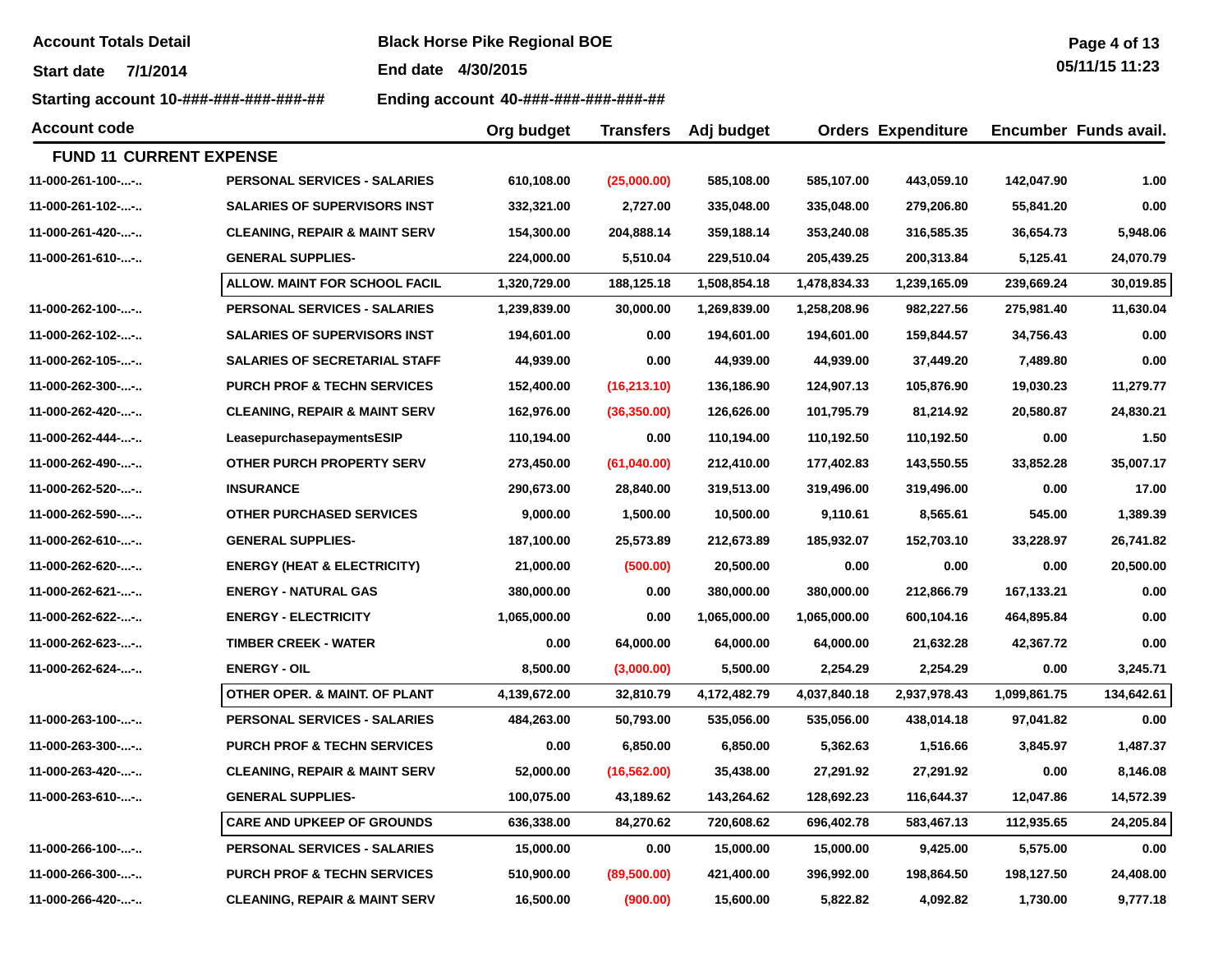| <b>Account Totals Detail</b> |  |  |
|------------------------------|--|--|
|------------------------------|--|--|

**Account Totals Detail Black Horse Pike Regional BOE** 

**Start date 7/1/2014End date 4/30/2015**

**Starting account 10-###-###-###-###-## Ending account 40-###-###-###-###-##**

| <b>Account code</b>            |                                           | Org budget    | <b>Transfers</b> | Adj budget    |               | <b>Orders Expenditure</b> |              | Encumber Funds avail. |
|--------------------------------|-------------------------------------------|---------------|------------------|---------------|---------------|---------------------------|--------------|-----------------------|
| <b>FUND 11 CURRENT EXPENSE</b> |                                           |               |                  |               |               |                           |              |                       |
| 11-000-266-610--               | <b>GENERAL SUPPLIES-</b>                  | 40,000.00     | 0.00             | 40,000.00     | 5,937.12      | 5,445.25                  | 491.87       | 34,062.88             |
|                                | <b>SECURITY</b>                           | 582,400.00    | (90, 400.00)     | 492,000.00    | 423,751.94    | 217,827.57                | 205,924.37   | 68,248.06             |
| 11-000-270-107--               | <b>SALARIES - TRANS AIDES</b>             | 22,445.00     | 6,232.00         | 28,677.00     | 28,677.00     | 19,750.91                 | 8,926.09     | 0.00                  |
| 11-000-270-161--               | <b>SAL FOR TRANSP - SPEC ED</b>           | 83,212.00     | 12,963.00        | 96,175.00     | 96,175.00     | 66,430.24                 | 29,744.76    | 0.00                  |
| 11-000-270-503--               | AID IN LIEU - NONPUBLIC                   | 229,160.00    | 125,014.00       | 354,174.00    | 330,999.91    | 150,201.51                | 180,798.40   | 23,174.09             |
| 11-000-270-511--               | <b>CONTR SERV-HOME &amp; SCH-VENDORS</b>  | 245,668.00    | 269,900.00       | 515,568.00    | 515,193.88    | 374,484.44                | 140,709.44   | 374.12                |
| 11-000-270-512--               | <b>CONTR SERV-OTH HOME&amp;SCH-VENDOR</b> | 313,385.00    | 4,528.00         | 317,913.00    | 275,557.00    | 106,971.42                | 168,585.58   | 42,356.00             |
| 11-000-270-513--               | <b>CONTR SERV-HOME&amp;SCH-JOINT AGRE</b> | 1,608,600.00  | (122,800.00)     | 1,485,800.00  | 1,485,502.20  | 532,714.29                | 952,787.91   | 297.80                |
| 11-000-270-514--               | <b>CONTR SERV-SPEC ED-VENDORS</b>         | 50,000.00     | (49, 200.00)     | 800.00        | 0.00          | 0.00                      | 0.00         | 800.00                |
| 11-000-270-515--               | <b>CONTR SERV-SPEC ED-JOINT AGREE</b>     | 1,234,772.00  | (71,000.00)      | 1,163,772.00  | 1,163,079.58  | 1,118,114.66              | 44,964.92    | 692.42                |
| 11-000-270-521--               | <b>COURTESY TRANSPORTATION</b>            | 600,000.00    | (46,000.00)      | 554,000.00    | 552,728.00    | 190,447.83                | 362,280.17   | 1,272.00              |
| 11-000-270-593--               | <b>MISC PURCH SERV-TRANSPORTATION</b>     | 15,000.00     | 20,415.39        | 35,415.39     | 30,637.28     | 29,837.28                 | 800.00       | 4,778.11              |
| 11-000-270-800--               | <b>OTHER OBJECTS-subs&amp;pd</b>          | 3,000.00      | (2,500.00)       | 500.00        | 233.00        | 233.00                    | 0.00         | 267.00                |
|                                | <b>TRANSPORTATION</b>                     | 4,405,242.00  | 147,552.39       | 4,552,794.39  | 4,478,782.85  | 2,589,185.58              | 1,889,597.27 | 74,011.54             |
| 11-000-291-220--               | fica/benefits                             | 821,009.00    | (14,000.00)      | 807,009.00    | 807,000.00    | 510,759.84                | 296,240.16   | 9.00                  |
| 11-000-291-230--               | <b>P.E.R.S CONTRIBUTIONS</b>              | 940,110.00    | 0.00             | 940,110.00    | 940,110.00    | 793,774.00                | 146,336.00   | 0.00                  |
| 11-000-291-260--               | <b>WORKER'S COMPENSATION</b>              | 356,000.00    | 13,100.00        | 369,100.00    | 369,090.75    | 369,090.75                | 0.00         | 9.25                  |
| 11-000-291-270--               | <b>HEALTH BENEFITS</b>                    | 9,432,560.00  | (345, 400.00)    | 9,087,160.00  | 8,732,143.34  | 6,981,626.09              | 1,750,517.25 | 355,016.66            |
| 11-000-291-280--               | <b>TUIT REIMB/MEN</b>                     | 128,000.00    | (2,500.00)       | 125,500.00    | 98,976.50     | 98,976.50                 | 0.00         | 26,523.50             |
| 11-000-291-290--               | OTHER EMPLOYEE BENEFITS WAIVER            | 392,000.00    | 0.00             | 392,000.00    | 383,979.60    | 15,741.76                 | 368,237.84   | 8,020.40              |
|                                | <b>UNDISTRIBUTED EXP - BENEFITS</b>       | 12,069,679.00 | (348, 800.00)    | 11,720,879.00 | 11,331,300.19 | 8,769,968.94              | 2,561,331.25 | 389,578.81            |
| 11-000-310-930--               | <b>FUND TRANSFERS</b>                     | 100,000.00    | 0.00             | 100,000.00    | 0.00          | 0.00                      | 0.00         | 100,000.00            |
|                                | <b>FOOD SERVICE</b>                       | 100,000.00    | 0.00             | 100,000.00    | 0.00          | 0.00                      | 0.00         | 100,000.00            |
| $11 - 140 - 100 - 101 - \dots$ | <b>SALARIES OF TEACHERS</b>               | 15,270,413.00 | (81,895.00)      | 15,188,518.00 | 15,188,518.00 | 11,265,237.25             | 3,923,280.75 | 0.00                  |
|                                | <b>REGULAR INSTRUCTION SALARIES</b>       | 15,270,413.00 | (81,895.00)      | 15,188,518.00 | 15,188,518.00 | 11,265,237.25             | 3,923,280.75 | 0.00                  |
| 11-150-100-101--               | <b>SALARIES OF TEACHERS</b>               | 275,000.00    | 0.00             | 275,000.00    | 275,000.00    | 140,506.88                | 134,493.12   | 0.00                  |
| 11-150-100-320--               | <b>PURCH PROF</b>                         | 253,000.00    | (100,000.00)     | 153,000.00    | 55,819.36     | 55,779.87                 | 39.49        | 97,180.64             |
| 11-150-100-321--               | <b>SUBSTITUTE SERVICES-I&amp;RS MTGS</b>  | 3,000.00      | 0.00             | 3,000.00      | 0.00          | 0.00                      | 0.00         | 3,000.00              |
| 11-150-100-322--               | <b>BEDSIDE INST NON-SPECIAL ED</b>        | 0.00          | 25,030.00        | 25,030.00     | 9,408.46      | 9,408.46                  | 0.00         | 15,621.54             |

**Page 5 of 13 05/11/15 11:23**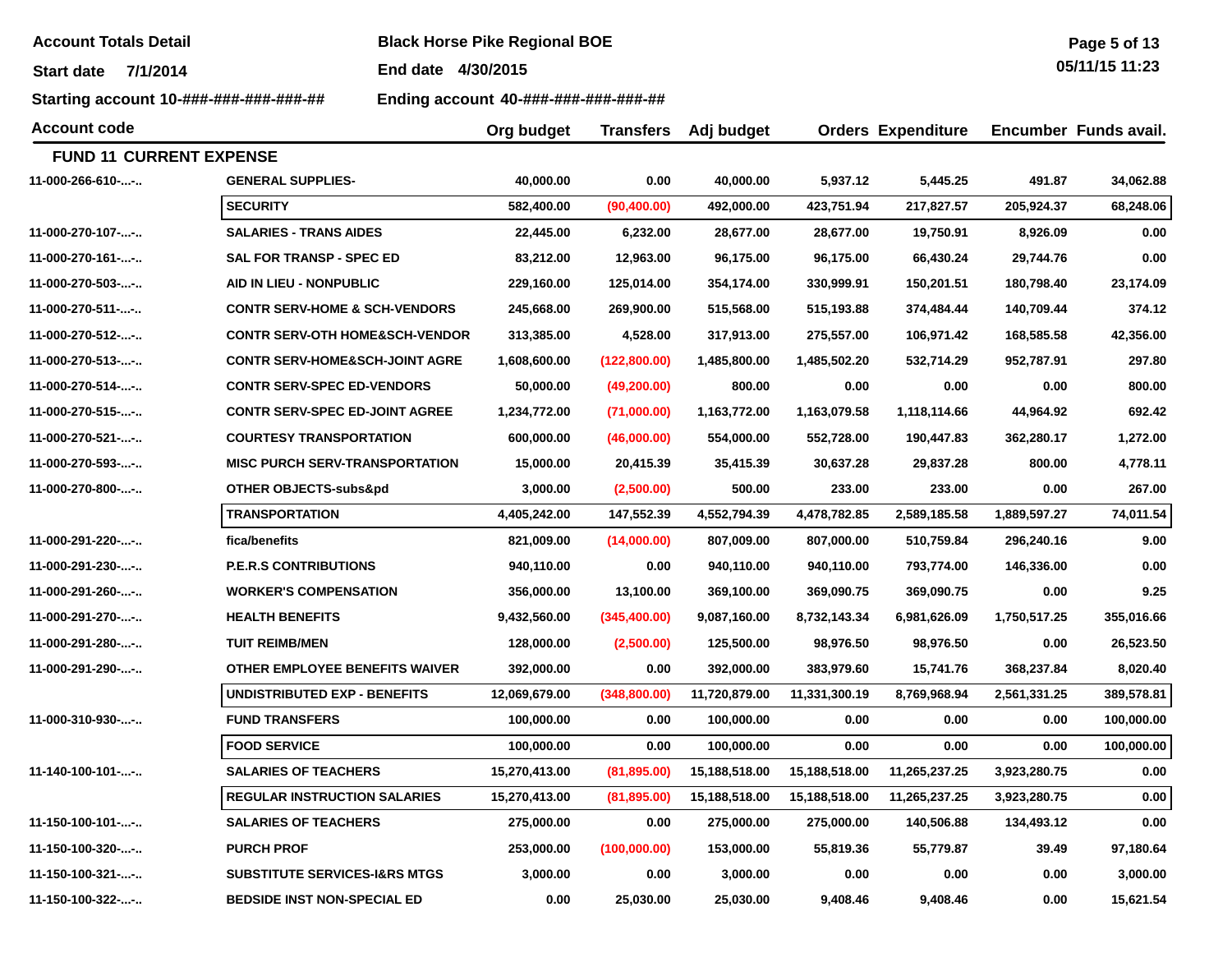**Account Totals Detail Black Horse Pike Regional BOE** 

**Start date 7/1/2014End date 4/30/2015**

**Starting account 10-###-###-###-###-## Ending account 40-###-###-###-###-##**

| <b>Account code</b>            |                                       | Org budget   | <b>Transfers</b> | Adj budget   |              | <b>Orders Expenditure</b> |            | Encumber Funds avail. |
|--------------------------------|---------------------------------------|--------------|------------------|--------------|--------------|---------------------------|------------|-----------------------|
| <b>FUND 11 CURRENT EXPENSE</b> |                                       |              |                  |              |              |                           |            |                       |
|                                | <b>HOMEBOUND INSTRUCTION</b>          | 531,000.00   | (74, 970.00)     | 456,030.00   | 340,227.82   | 205,695.21                | 134,532.61 | 115,802.18            |
| 11-190-100-320--               | <b>PURCH PROF</b>                     | 800,000.00   | 0.00             | 800,000.00   | 748,250.00   | 472,315.00                | 275,935.00 | 51,750.00             |
| 11-190-100-340--               | <b>PURCHASED TECHNICAL SERVICES</b>   | 20,000.00    | 6,000.00         | 26,000.00    | 24,700.00    | 0.00                      | 24,700.00  | 1,300.00              |
| 11-190-100-440--               | <b>RENTALS</b>                        | 138,750.00   | 0.00             | 138,750.00   | 66,475.95    | 60,978.95                 | 5,497.00   | 72,274.05             |
| 11-190-100-580--               | <b>TRAVEL</b>                         | 7,500.00     | 0.00             | 7,500.00     | 1,482.51     | 1,325.59                  | 156.92     | 6,017.49              |
| 11-190-100-610--               | <b>GENERAL SUPPLIES-</b>              | 861,486.00   | (13,831.83)      | 847,654.17   | 707,882.60   | 624,857.54                | 83,025.06  | 139,771.57            |
| 11-190-100-640--               | <b>TEXTBOOKS</b>                      | 360,201.00   | (90,000.00)      | 270,201.00   | 179,393.15   | 179,393.15                | 0.00       | 90,807.85             |
|                                | <b>REGULAR PROGRAMS INSTRUCTION</b>   | 2,187,937.00 | (97, 831.83)     | 2,090,105.17 | 1,728,184.21 | 1,338,870.23              | 389,313.98 | 361,920.96            |
| 11-209-100-101--               | <b>SALARIES OF TEACHERS</b>           | 245,668.00   | 13,573.00        | 259,241.00   | 259,241.00   | 205,998.98                | 53,242.02  | 0.00                  |
| 11-209-100-106--               | OTHER SALARIES FOR INSTRUCT           | 112,755.00   | 771.00           | 113,526.00   | 113,526.00   | 100,183.64                | 13,342.36  | 0.00                  |
| 11-209-100-610--               | <b>GENERAL SUPPLIES-</b>              | 36,248.00    | 1,076.32         | 37,324.32    | 12,530.20    | 11,260.90                 | 1,269.30   | 24,794.12             |
| 11-209-100-640--               | <b>TEXTBOOKS</b>                      | 6,500.00     | 0.00             | 6,500.00     | 0.00         | 0.00                      | 0.00       | 6,500.00              |
|                                | <b>SPECIAL ED - BD PROGRAMS</b>       | 401,171.00   | 15,420.32        | 416,591.32   | 385,297.20   | 317,443.52                | 67,853.68  | 31,294.12             |
| 11-212-100-101--               | <b>SALARIES OF TEACHERS</b>           | 441,593.00   | 73,510.00        | 515,103.00   | 515,103.00   | 411,980.10                | 103,122.90 | 0.00                  |
| 11-212-100-106--               | OTHER SALARIES FOR INSTRUCT           | 162,995.00   | 0.00             | 162,995.00   | 162,995.00   | 119,901.17                | 43,093.83  | 0.00                  |
| 11-212-100-610--               | <b>GENERAL SUPPLIES-</b>              | 53,686.00    | 2,565.80         | 56,251.80    | 40,162.90    | 37,542.86                 | 2,620.04   | 16,088.90             |
|                                | <b>SPECIAL ED - MD PROGRAMS</b>       | 658,274.00   | 76,075.80        | 734,349.80   | 718,260.90   | 569,424.13                | 148,836.77 | 16,088.90             |
| 11-213-100-101--               | <b>SALARIES OF TEACHERS</b>           | 2,788,564.00 | (87,549.00)      | 2,701,015.00 | 2,701,015.00 | 2,127,331.91              | 573,683.09 | 0.00                  |
| 11-213-100-106--               | OTHER SALARIES FOR INSTRUCT           | 467,781.00   | (58, 316.00)     | 409,465.00   | 409,465.00   | 306,972.56                | 102,492.44 | 0.00                  |
| 11-213-100-610--               | <b>GENERAL SUPPLIES-</b>              | 13,687.00    | 0.00             | 13,687.00    | 6,185.03     | 6,185.03                  | 0.00       | 7,501.97              |
| 11-213-100-640--               | <b>TEXTBOOKS</b>                      | 6,500.00     | 0.00             | 6,500.00     | 432.08       | 432.08                    | 0.00       | 6,067.92              |
|                                | <b>SPECIAL ED - RESOURCE PROGRAMS</b> | 3,276,532.00 | (145, 865.00)    | 3,130,667.00 | 3,117,097.11 | 2,440,921.58              | 676,175.53 | 13,569.89             |
| 11-230-100-101--               | <b>SALARIES OF TEACHERS</b>           | 421,168.00   | (87,747.00)      | 333,421.00   | 333,421.00   | 266,736.80                | 66,684.20  | 0.00                  |
| 11-230-100-610--               | <b>GENERAL SUPPLIES-</b>              | 17,880.00    | 442.43           | 18,322.43    | 7,588.42     | 6,588.42                  | 1,000.00   | 10,734.01             |
| 11-230-100-640--               | <b>TEXTBOOKS</b>                      | 7,500.00     | 0.00             | 7,500.00     | 5,518.45     | 5,518.45                  | 0.00       | 1,981.55              |
|                                | <b>LOCAL BASIC SKILLS PROGRAMS</b>    | 446,548.00   | (87, 304.57)     | 359,243.43   | 346,527.87   | 278,843.67                | 67,684.20  | 12,715.56             |
| 11-240-100-101--               | <b>SALARIES OF TEACHERS</b>           | 54,408.00    | 0.00             | 54,408.00    | 54,408.00    | 43,526.40                 | 10,881.60  | 0.00                  |
| 11-240-100-610--               | <b>GENERAL SUPPLIES-</b>              | 4,500.00     | 0.00             | 4,500.00     | 1,043.87     | 193.87                    | 850.00     | 3,456.13              |
|                                | <b>BILINGUAL EDUCATION PROGRAMS</b>   | 58,908.00    | 0.00             | 58,908.00    | 55,451.87    | 43,720.27                 | 11,731.60  | 3,456.13              |

**Page 6 of 13 05/11/15 11:23**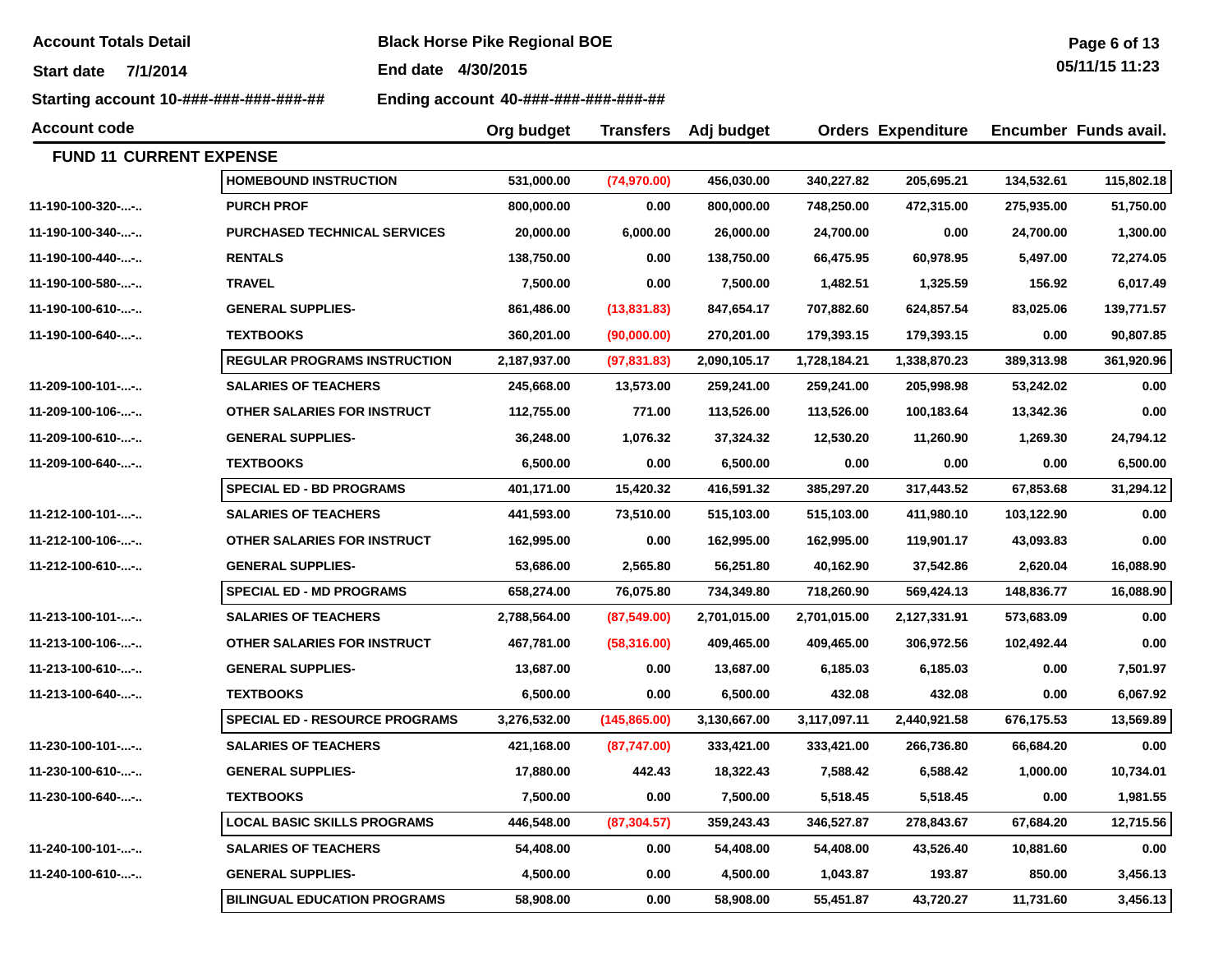**Account Totals Detail Black Horse Pike Regional BOE** 

**End date 4/30/2015**

**Starting account 10-###-###-###-###-## Ending account 40-###-###-###-###-##**

| Page 7 of 13 |  |  |
|--------------|--|--|
| AFMAME AA AA |  |  |

| <b>Account code</b>            |                                          | Org budget    | Transfers  | Adj budget    |               | <b>Orders Expenditure</b> |               | Encumber Funds avail. |
|--------------------------------|------------------------------------------|---------------|------------|---------------|---------------|---------------------------|---------------|-----------------------|
| <b>FUND 11 CURRENT EXPENSE</b> |                                          |               |            |               |               |                           |               |                       |
| 11-401-100-100--               | <b>PERSONAL SERVICES - SALARIES</b>      | 300,678.00    | 0.00       | 300,678.00    | 300,678.00    | 259,157.83                | 41,520.17     | 0.00                  |
| 11-401-100-500--               | <b>OTHER PURCHASED SERVICES</b>          | 73,700.00     | 2,370.66   | 76,070.66     | 58,199.39     | 40,820.18                 | 17,379.21     | 17,871.27             |
| 11-401-100-600--               | <b>SUPPLIES AND MATERIALS</b>            | 49,730.00     | 11,594.17  | 61,324.17     | 46,634.09     | 37,593.39                 | 9,040.70      | 14,690.08             |
| 11-401-100-890--               | <b>MISCELLANEOUS EXPENDITURES</b>        | 23,900.00     | 2,927.00   | 26,827.00     | 26,350.99     | 21,575.99                 | 4,775.00      | 476.01                |
|                                | <b>CO-CURRICULAR PROGRAMS</b>            | 448,008.00    | 16,891.83  | 464,899.83    | 431,862.47    | 359,147.39                | 72,715.08     | 33,037.36             |
| 11-402-100-100--               | <b>PERSONAL SERVICES - SALARIES</b>      | 1,087,756.00  | 34,500.00  | 1,122,256.00  | 1,122,256.00  | 768,459.04                | 353,796.96    | 0.00                  |
| 11-402-100-110--               | <b>OTHER SALARIES</b>                    | 44,965.00     | 0.00       | 44,965.00     | 44,965.00     | 41,151.20                 | 3,813.80      | 0.00                  |
| 11-402-100-420--               | <b>CLEANING, REPAIR &amp; MAINT SERV</b> | 76,500.00     | (5,382.77) | 71,117.23     | 36,239.59     | 35,868.19                 | 371.40        | 34,877.64             |
| 11-402-100-440--               | <b>RENTALS</b>                           | 27,000.00     | 0.00       | 27,000.00     | 8,780.00      | 8,780.00                  | 0.00          | 18,220.00             |
| 11-402-100-500--               | <b>OTHER PURCHASED SERVICES</b>          | 30,440.00     | 11,422.50  | 41,862.50     | 34,967.50     | 30,487.50                 | 4,480.00      | 6,895.00              |
| 11-402-100-580--               | <b>TRAVEL</b>                            | 1,500.00      | 0.00       | 1,500.00      | 44.02         | 44.02                     | 0.00          | 1,455.98              |
| 11-402-100-590--               | <b>OTHER PURCHASED SERVICES</b>          | 103,461.00    | 0.00       | 103,461.00    | 86,485.00     | 83,904.00                 | 2,581.00      | 16,976.00             |
| 11-402-100-600--               | <b>SUPPLIES AND MATERIALS</b>            | 163,500.00    | 10,810.58  | 174,310.58    | 153,758.70    | 138,228.90                | 15,529.80     | 20,551.88             |
| 11-402-100-800--               | <b>OTHER OBJECTS-subs&amp;pd</b>         | 70,050.00     | 6,000.00   | 76,050.00     | 64,560.77     | 60,877.77                 | 3,683.00      | 11,489.23             |
|                                | <b>ATHLETICS PROGRAMS</b>                | 1,605,172.00  | 57,350.31  | 1,662,522.31  | 1,552,056.58  | 1,167,800.62              | 384,255.96    | 110,465.73            |
| 11-403-100-100--               | <b>PERSONAL SERVICES - SALARIES</b>      | 182,742.00    | 0.00       | 182,742.00    | 182,742.00    | 144,316.31                | 38,425.69     | 0.00                  |
| 11-403-100-390--               | <b>OTHER PURCH PROF &amp; TECHN SERV</b> | 27,900.00     | 0.00       | 27,900.00     | 9,410.16      | 8,945.16                  | 465.00        | 18,489.84             |
| 11-403-100-600--               | <b>SUPPLIES AND MATERIALS</b>            | 4,500.00      | 1,727.60   | 6,227.60      | 4,435.30      | 3,750.30                  | 685.00        | 1,792.30              |
|                                | OTHER INSTRUCTIONAL PROGRAMS             | 215,142.00    | 1,727.60   | 216,869.60    | 196,587.46    | 157,011.77                | 39,575.69     | 20,282.14             |
|                                | <b>FUND Total</b>                        | 65,994,032.00 | 803,537.75 | 66,797,569.75 | 63,854,466.47 | 47,088,671.81             | 16,765,794.66 | 2,943,103.28          |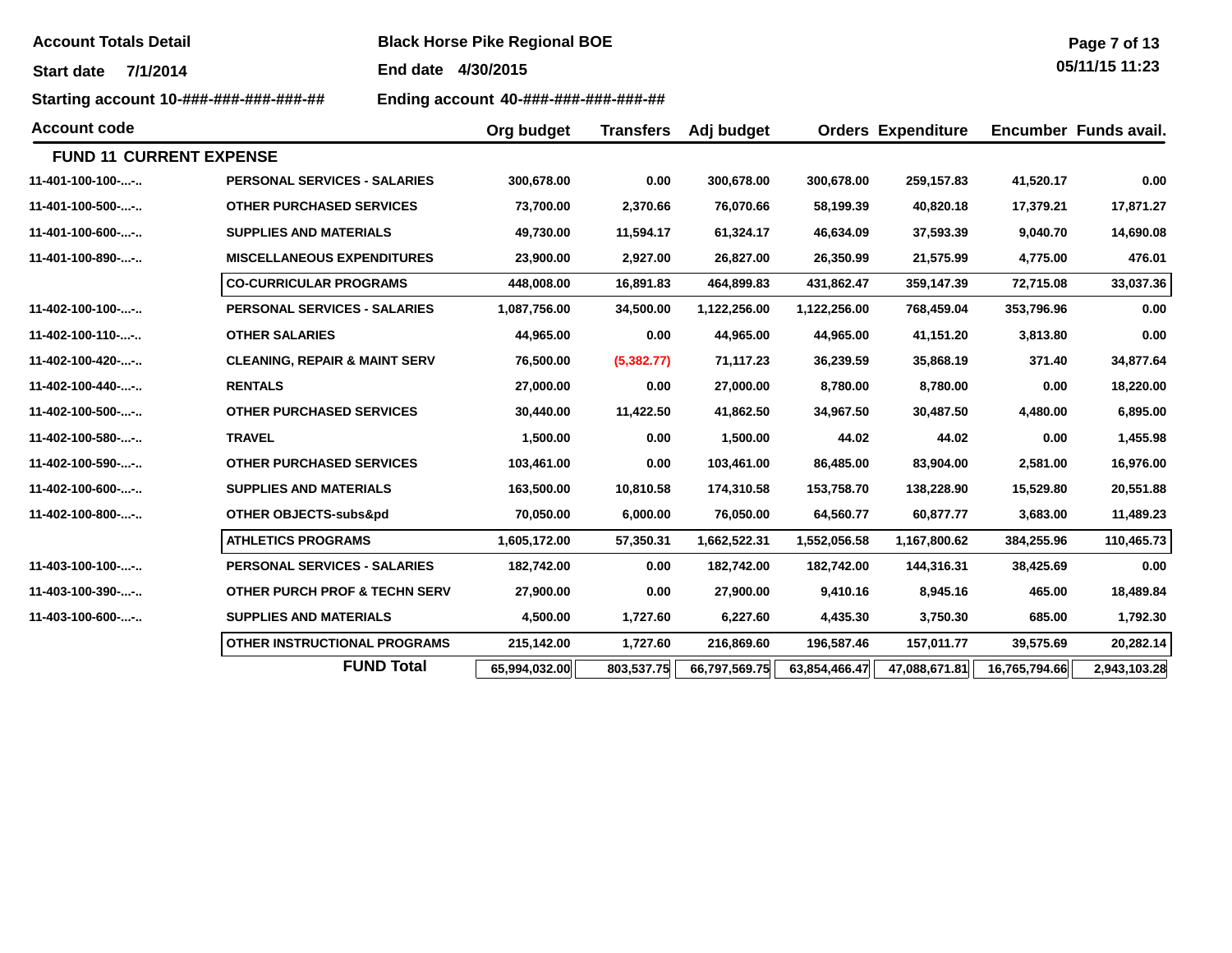**Account Totals Detail Black Horse Pike Regional BOE** 

**End date 4/30/2015**

**Starting account 10-###-###-###-###-## Ending account 40-###-###-###-###-##**

| <b>Account code</b>           |                                    | Org budget | Transfers    | Adj budget   |              | <b>Orders Expenditure</b> |            | Encumber Funds avail. |
|-------------------------------|------------------------------------|------------|--------------|--------------|--------------|---------------------------|------------|-----------------------|
| <b>FUND 12 CAPITAL OUTLAY</b> |                                    |            |              |              |              |                           |            |                       |
| 12-000-240-730--              | <b>EQUIPMENT</b>                   | 0.00       | 53,000.00    | 53,000.00    | 52,993.00    | 0.00                      | 52,993.00  | 7.00                  |
| 12-000-252-732--              | <b>NON-INSTRUCTIONAL EQUIPMENT</b> | 350,000.00 | (338,005.00) | 11,995.00    | 0.00         | 0.00                      | 0.00       | 11,995.00             |
| $12 - 000 - 260 - 732 -  - $  | <b>NON-INSTRUCTIONAL EQUIPMENT</b> | 122,800.00 | 88,994.80    | 211,794.80   | 122,603.29   | 101,013.29                | 21,590.00  | 89,191.51             |
|                               | <b>NON INSTRUCT EQUIPMENT</b>      | 472,800.00 | (196,010.20) | 276,789.80   | 175,596.29   | 101,013.29                | 74,583.00  | 101,193.51            |
| 12-000-266-730--              | <b>EQUIPMENT</b>                   | 0.00       | 13,150.00    | 13,150.00    | 13,150.00    | 13,150.00                 | 0.00       | 0.00                  |
| 12-000-400-450--              | <b>CONSTRUCTION SERVICES</b>       | 0.00       | 307,121.12   | 307,121.12   | 306,685.38   | 246,766.08                | 59,919.30  | 435.74                |
| $12-000-400-732--$            | <b>NON-INSTRUCTIONAL EQUIPMENT</b> | 0.00       | 171,000.00   | 171,000.00   | 170,820.06   | 0.00                      | 170,820.06 | 179.94                |
| 12-000-400-800--              | OTHER OBJECTS-subs&pd              | 17,447.00  | 0.00         | 17,447.00    | 17,447.00    | 0.00                      | 17,447.00  | 0.00                  |
|                               | <b>CONSTRUCTION SERVICES</b>       | 17,447.00  | 491,271.12   | 508,718.12   | 508,102.44   | 259,916.08                | 248,186.36 | 615.68                |
| 12-140-100-730--              | <b>EQUIPMENT</b>                   | 379,000.00 | 222,333.58   | 601,333.58   | 489,063.58   | 489,063.58                | 0.00       | 112,270.00            |
| 12-402-100-731--              | <b>INSTRUCTIONAL EQUIPMENT</b>     | 0.00       | 4,000.00     | 4,000.00     | 3,757.75     | 3,757.75                  | 0.00       | 242.25                |
|                               | <b>INSTRUCTIONAL EQUIPMENT</b>     | 379,000.00 | 226,333.58   | 605,333.58   | 492,821.33   | 492,821.33                | 0.00       | 112,512.25            |
|                               | <b>FUND Total</b>                  | 869,247.00 | 521,594.50   | 1,390,841.50 | 1,176,520.06 | 853,750.70                | 322,769.36 | 214,321.44            |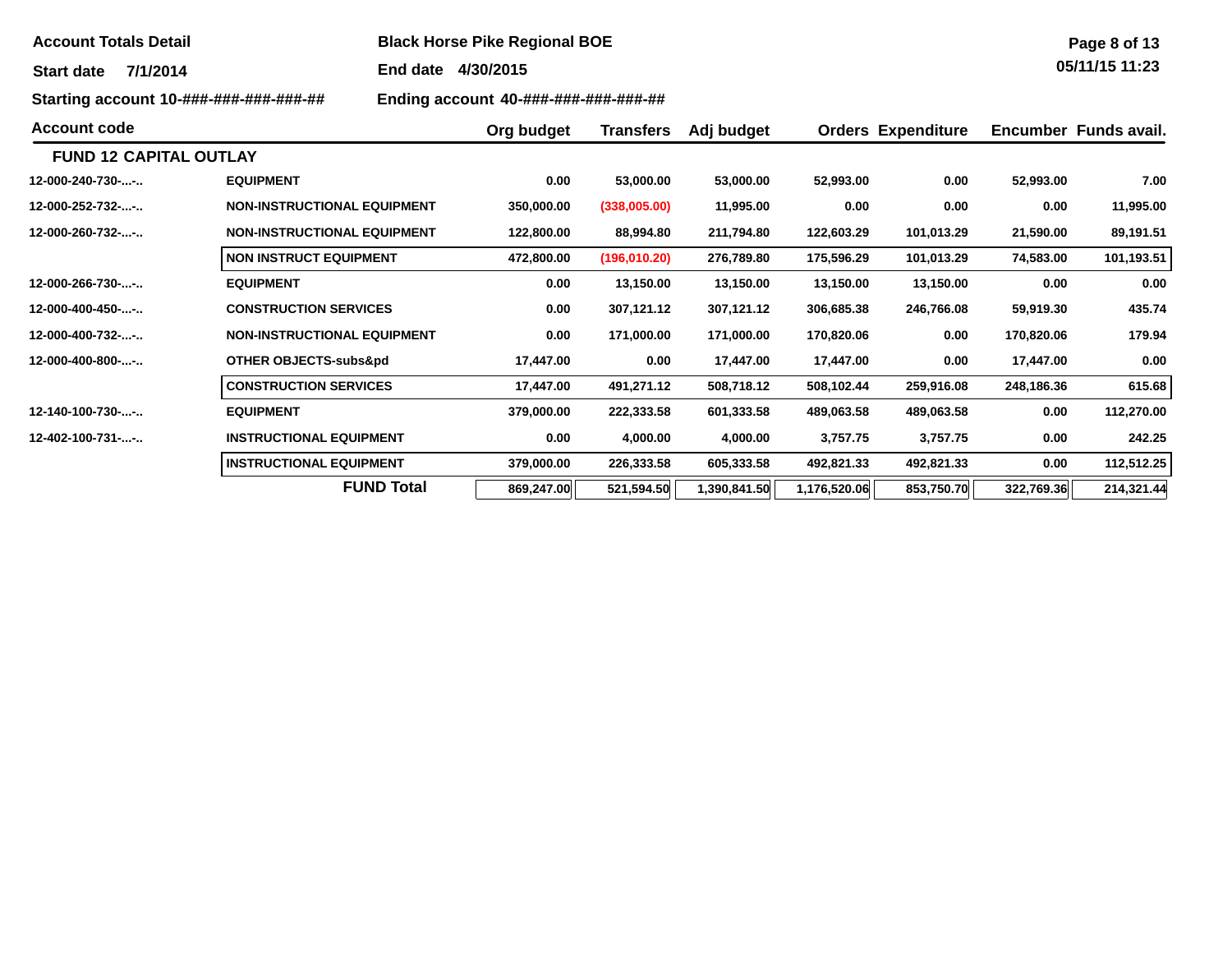**FUND 13 SPECIAL SCHOOLS** 

**Start date 7/1/2014**

**Account code**

**13-209-100-101-...-..**

**13-209-100-104-...-..**

**13-209-100-105-...-..**

**13-209-100-610-...-..**

**13-422-100-101-...-..**

**13-429-100-610-...-..**

**Account Totals Detail Black Horse Pike Regional BOE** 

**End date 4/30/2015**

**Starting account 10-###-###-###-###-### Ending account** 

**SPECIAL ED - ALT SCHOOL 0.00**

**SALARIES OF TEACHERS 0.00**

**SUMMER SCHOOL PROGRAM 0.00**

**GENERAL SUPPLIES- 0.00**

**TWILIGHT PROGRAM 0.00**

**FUND Total**

**Page 9 of 13 05/11/15 11:23**

| ##-###-###-##                        | Ending account $40 - \frac{444}{44} + \frac{444}{44} + \frac{444}{44} + \frac{444}{44}$ |                  |            |           |                           |           |                       |
|--------------------------------------|-----------------------------------------------------------------------------------------|------------------|------------|-----------|---------------------------|-----------|-----------------------|
|                                      | Org budget                                                                              | <b>Transfers</b> | Adj budget |           | <b>Orders Expenditure</b> |           | Encumber Funds avail. |
| <b>IOOLS</b>                         |                                                                                         |                  |            |           |                           |           |                       |
| <b>SALARIES OF TEACHERS</b>          | 98.776.00                                                                               | 0.00             | 98.776.00  | 98.776.00 | 58.355.80                 | 40.420.20 | 0.00                  |
| <b>SALARIES OF OTHER PROF STAFF</b>  | 48.100.00                                                                               | 0.00             | 48.100.00  | 48.100.00 | 32.125.00                 | 15.975.00 | 0.00                  |
| <b>SALARIES OF SECRETARIAL STAFF</b> | 14.600.00                                                                               | 0.00             | 14,600.00  | 14.600.00 | 11.008.00                 | 3.592.00  | 0.00                  |
| <b>GENERAL SUPPLIES-</b>             | 6.000.00                                                                                | 0.00             | 6.000.00   | 3.322.58  | 3.322.58                  | 0.00      | 2.677.42              |

**167,476.00 167,476.00 164,798.58 104,811.38 59,987.20 2,677.42**

**5,200.00 5,200.00 5,200.00 5,101.20 98.80 0.00**

**5,200.00 5,200.00 5,200.00 5,101.20 98.80 0.00**

**400.00 400.00 0.00 0.00 0.00 400.00**

**400.00 400.00 0.00 0.00 0.00 400.00**

**173,076.00 0.00 173,076.00 169,998.58 109,912.58 60,086.00 3,077.42**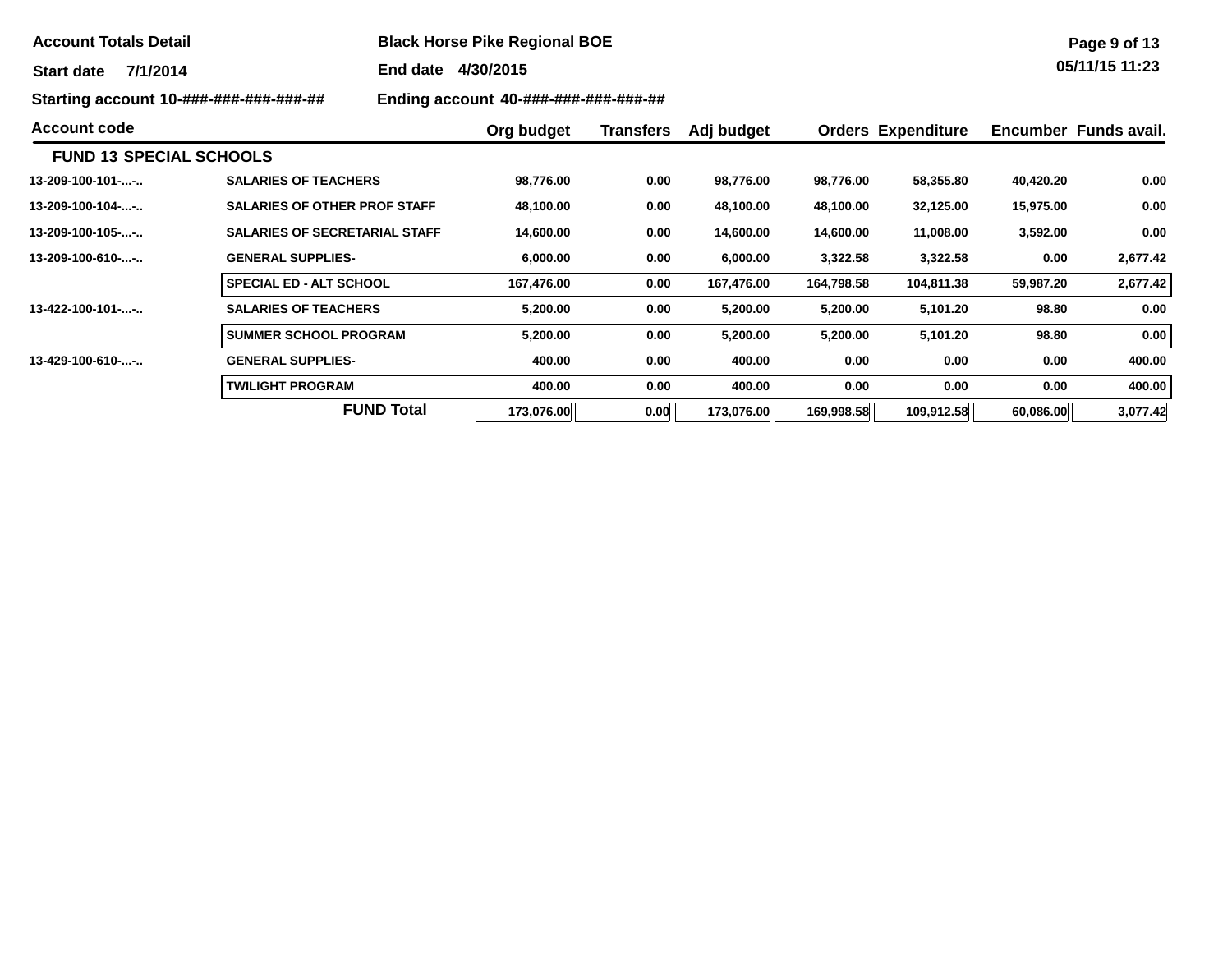**Account Totals Detail Black Horse Pike Regional BOE** 

**End date 4/30/2015**

**Starting account 10-###-###-###-###-## Ending account 40-###-###-###-###-##**

| <b>Account code</b> |                                       | Org budget | <b>Transfers</b> | Adj budget |            | <b>Orders Expenditure</b> |            | Encumber Funds avail. |
|---------------------|---------------------------------------|------------|------------------|------------|------------|---------------------------|------------|-----------------------|
|                     | <b>FUND 20 SPECIAL REVENUE FUNDS</b>  |            |                  |            |            |                           |            |                       |
| 20-014-200-600--    | <b>SUPPLIES AND MATERIALS</b>         | 0.00       | 11,919.00        | 11,919.00  | 9,509.00   | 0.00                      | 9,509.00   | 2,410.00              |
| 20-015-100-600--    | <b>SUPPLIES AND MATERIALS</b>         | 0.00       | 9,205.43         | 9,205.43   | 7,107.50   | 7,107.50                  | 0.00       | 2,097.93              |
|                     | <b>INSTRUCTIONAL SUPPLEMENTAL AID</b> | 0.00       | 21,124.43        | 21,124.43  | 16,616.50  | 7,107.50                  | 9,509.00   | 4,507.93              |
| 20-231-100-113--    | <b>HSPA review TT</b>                 | 0.00       | 6,801.60         | 6,801.60   | 6,801.60   | 6,801.60                  | 0.00       | 0.00                  |
| 20-231-100-114--    | <b>Coffee House HH</b>                | 0.00       | 9,674.40         | 9,674.40   | 9,674.40   | 4,325.90                  | 5,348.50   | 0.00                  |
| 20-231-100-115--    | <b>Night Counselors TT</b>            | 0.00       | 17,822.00        | 17,822.00  | 17,822.00  | 13,325.70                 | 4,496.30   | 0.00                  |
| 20-231-100-116--    | <b>ELL Aide TT</b>                    | 0.00       | 27,940.00        | 27,940.00  | 27,940.00  | 20,779.00                 | 7,161.00   | 0.00                  |
| 20-231-100-117--    | Read180 HH                            | 0.00       | 18,086.00        | 18,086.00  | 18,086.00  | 0.00                      | 18,086.00  | 0.00                  |
| 20-231-100-118--    | Read 180 Nurse TT                     | 0.00       | 3,618.00         | 3,618.00   | 3,618.00   | 0.00                      | 3,618.00   | 0.00                  |
| 20-231-100-119--    | Read 180 Aide HH                      | 0.00       | 5,382.00         | 5,382.00   | 5,382.00   | 0.00                      | 5,382.00   | 0.00                  |
| 20-231-100-120--    | <b>Tutors TT</b>                      | 0.00       | 195,342.00       | 195,342.00 | 195,342.00 | 154,486.90                | 40,855.10  | 0.00                  |
| 20-231-100-801--    | Other Object-Books&food TT            | 0.00       | 4,481.09         | 4,481.09   | 4,480.36   | 4,239.11                  | 241.25     | 0.73                  |
| 20-231-200-111--    | <b>Coordinators TT</b>                | 0.00       | 17,119.00        | 17,119.00  | 17,119.00  | 8,658.88                  | 8,460.12   | 0.00                  |
| 20-231-200-125--    | <b>Teacher Salaries -Prof DevTT</b>   | 0.00       | 9,664.00         | 9,664.00   | 9,164.00   | 1,291.80                  | 7,872.20   | 500.00                |
| 20-231-200-130--    | <b>Admin Costs</b>                    | 0.00       | 4,500.00         | 4,500.00   | 4,500.00   | 2,250.00                  | 2,250.00   | 0.00                  |
| 20-231-200-202--    | <b>Reading Specialist Health HH</b>   | 0.00       | 40,965.00        | 40,965.00  | 33,372.00  | 4,591.00                  | 28,781.00  | 7,593.00              |
| 20-231-200-220--    | fica/benefits                         | 0.00       | 9,250.81         | 9,250.81   | 8,760.00   | 9,660.72                  | (900.72)   | 490.81                |
| 20-231-200-320--    | <b>PURCH PROF</b>                     | 0.00       | 4,700.00         | 4,700.00   | 4,700.00   | 2,100.00                  | 2,600.00   | 0.00                  |
| 20-231-200-501--    | <b>Read 180 Transportation</b>        | 0.00       | 17,500.00        | 17,500.00  | 0.00       | 0.00                      | 0.00       | 17,500.00             |
| 20-231-200-600--    | <b>SUPPLIES AND MATERIALS</b>         | 0.00       | 39,992.10        | 39,992.10  | 39,679.10  | 3,992.10                  | 35,687.00  | 313.00                |
| 20-231-400-732--    | <b>NON-INSTRUCTIONAL EQUIPMENT</b>    | 0.00       | 20,000.00        | 20,000.00  | 20,000.00  | 20,000.00                 | 0.00       | 0.00                  |
|                     | <b>TOTAL TITLE I</b>                  | 0.00       | 452,838.00       | 452,838.00 | 426,440.46 | 256,502.71                | 169,937.75 | 26,397.54             |
| 20-238-100-100--    | PERSONAL SERVICES - SALARIES          | 0.00       | 26,101.00        | 26,101.00  | 26,101.00  | 26,101.00                 | 0.00       | 0.00                  |
| 20-238-100-600--    | <b>SUPPLIES AND MATERIALS</b>         | 0.00       | 13,982.24        | 13,982.24  | 0.00       | 0.00                      | 0.00       | 13,982.24             |
| 20-238-100-800--    | OTHER OBJECTS-subs&pd                 | 0.00       | 4,173.47         | 4,173.47   | 0.00       | 0.00                      | 0.00       | 4,173.47              |
| 20-238-200-100--    | <b>PERSONAL SERVICES - SALARIES</b>   | 0.00       | 4,076.14         | 4,076.14   | 4,076.14   | 2,250.00                  | 1,826.14   | 0.00                  |
| 20-238-200-200--    | PERSONAL SERV-EMPLOYEE BENEFIT        | 0.00       | 17,095.20        | 17,095.20  | 0.00       | 0.00                      | 0.00       | 17,095.20             |
| 20-238-200-220--    | fica/benefits                         | 0.00       | 2,443.89         | 2,443.89   | 0.00       | 0.00                      | 0.00       | 2,443.89              |
| 20-238-200-320--    | <b>PURCH PROF</b>                     | 0.00       | 5,051.00         | 5,051.00   | 4,500.00   | 0.00                      | 4,500.00   | 551.00                |

**Page 10 of 13 05/11/15 11:23**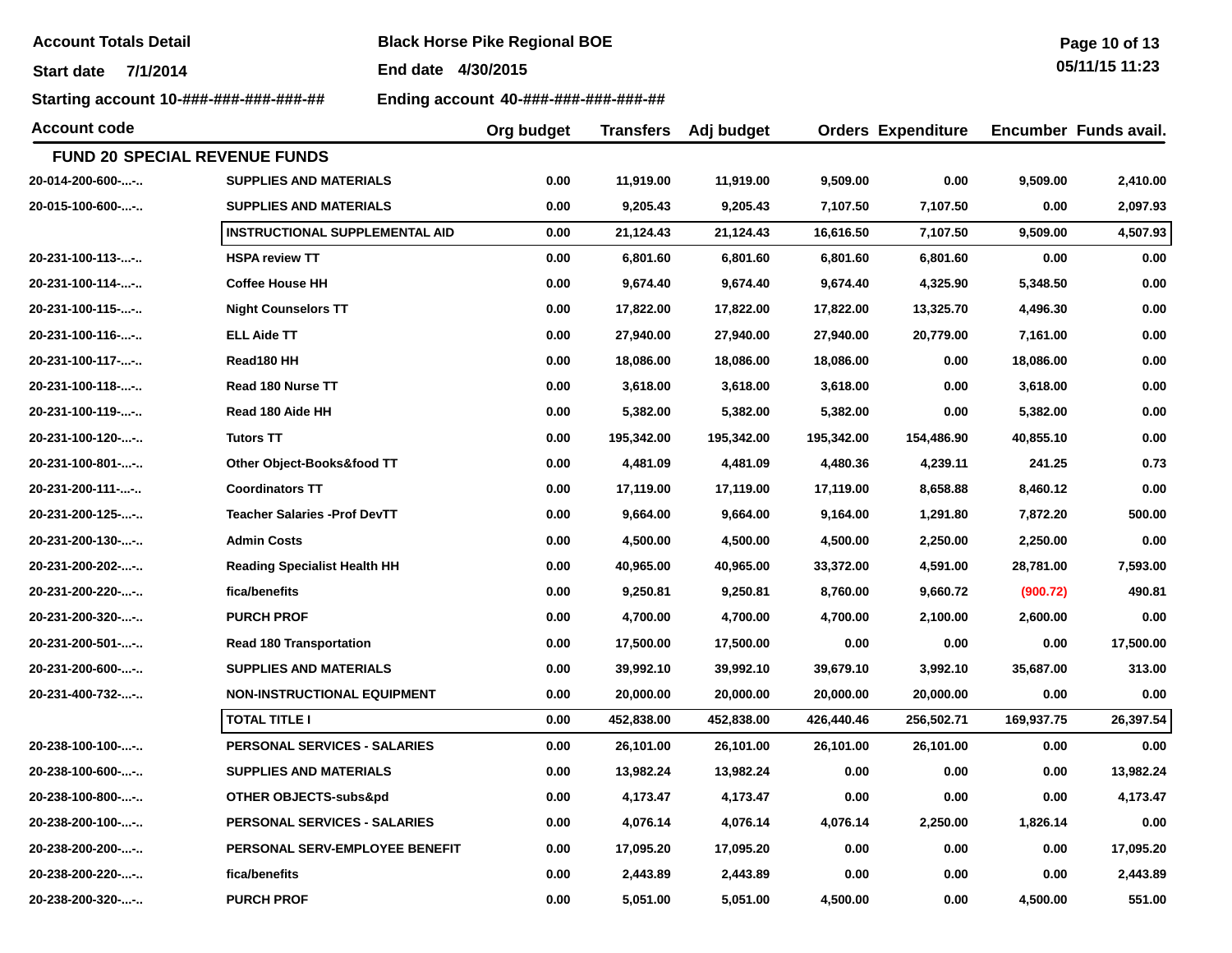**Account Totals Detail Black Horse Pike Regional BOE** 

**End date 4/30/2015**

**Starting account 10-###-###-###-###-## Ending account 40-###-###-###-###-##**

| <b>Account code</b> |                                        | Org budget | <b>Transfers</b> | Adj budget   |              | <b>Orders Expenditure</b> |            | Encumber Funds avail. |
|---------------------|----------------------------------------|------------|------------------|--------------|--------------|---------------------------|------------|-----------------------|
|                     | FUND 20 SPECIAL REVENUE FUNDS          |            |                  |              |              |                           |            |                       |
| 20-238-200-500--    | <b>OTHER PURCHASED SERVICES</b>        | 0.00       | 17,500.00        | 17,500.00    | 17,500.00    | 17,500.00                 | 0.00       | 0.00                  |
| 20-238-200-600--    | <b>SUPPLIES AND MATERIALS</b>          | 0.00       | 36,511.11        | 36,511.11    | 28,128.92    | 28,128.92                 | 0.00       | 8,382.19              |
|                     | <b>TOTAL TITLE I PRIOR YEAR</b>        | 0.00       | 126,934.05       | 126,934.05   | 80,306.06    | 73,979.92                 | 6,326.14   | 46,627.99             |
| 20-250-100-100--    | <b>PERSONAL SERVICES - SALARIES</b>    | 0.00       | 58,773.99        | 58,773.99    | 58,773.99    | 58,773.99                 | 0.00       | 0.00                  |
| 20-250-100-560--    | <b>TUITION</b>                         | 0.00       | 567,882.00       | 567,882.00   | 560,102.98   | 469,654.59                | 90,448.39  | 7,779.02              |
| 20-250-200-104--    | <b>SALARIES OF OTHER PROF STAFF</b>    | 0.00       | 153,011.18       | 153,011.18   | 153,003.17   | 134,470.67                | 18,532.50  | 8.01                  |
| 20-250-200-200--    | PERSONAL SERV-EMPLOYEE BENEFIT         | 0.00       | 44,139.51        | 44,139.51    | 30,142.83    | 29,766.11                 | 376.72     | 13,996.68             |
| 20-250-200-300--    | <b>PURCH PROF &amp; TECHN SERVICES</b> | 0.00       | 2,150.00         | 2,150.00     | 2,150.00     | 2,150.00                  | 0.00       | 0.00                  |
| 20-250-200-600--    | <b>SUPPLIES AND MATERIALS</b>          | 0.00       | 73,668.32        | 73,668.32    | 73,668.32    | 72,455.89                 | 1,212.43   | 0.00                  |
| 20-250-200-800--    | <b>OTHER OBJECTS-subs&amp;pd</b>       | 0.00       | 1,253.00         | 1,253.00     | 1,253.00     | 1,022.00                  | 231.00     | 0.00                  |
|                     | TOTAL IDEA PART B (FT) - BASIC         | 0.00       | 900,878.00       | 900,878.00   | 879,094.29   | 768,293.25                | 110,801.04 | 21,783.71             |
| 20-251-100-560--    | <b>TUITION</b>                         | 0.00       | 150,390.17       | 150,390.17   | 150,390.17   | 150,390.17                | 0.00       | 0.00                  |
| 20-251-200-200--    | PERSONAL SERV-EMPLOYEE BENEFIT         | 0.00       | 411.09           | 411.09       | 411.09       | 411.09                    | 0.00       | 0.00                  |
| 20-251-200-300--    | <b>PURCH PROF &amp; TECHN SERVICES</b> | 0.00       | 40,168.50        | 40,168.50    | 40,168.50    | 40,168.50                 | 0.00       | 0.00                  |
| 20-251-200-600--    | <b>SUPPLIES AND MATERIALS</b>          | 0.00       | 23,018.89        | 23,018.89    | 23,018.89    | 23,018.89                 | 0.00       | 0.00                  |
|                     | TOTAL IDEA PART B (FT) CARRY           | 0.00       | 213,988.65       | 213,988.65   | 213,988.65   | 213,988.65                | 0.00       | 0.00                  |
| 20-270-200-100--    | <b>PERSONAL SERVICES - SALARIES</b>    | 0.00       | 14,701.20        | 14,701.20    | 14,701.20    | 5,313.75                  | 9,387.45   | 0.00                  |
| 20-270-200-220--    | fica/benefits                          | 0.00       | 1,124.80         | 1,124.80     | 1,124.80     | 406.50                    | 718.30     | 0.00                  |
| 20-270-200-300--    | <b>PURCH PROF &amp; TECHN SERVICES</b> | 0.00       | 37,500.00        | 37,500.00    | 37,500.00    | 27,750.00                 | 9,750.00   | 0.00                  |
| 20-270-200-610--    | <b>GENERAL SUPPLIES-</b>               | 0.00       | 2,611.00         | 2,611.00     | 0.00         | 0.00                      | 0.00       | 2,611.00              |
|                     | TOTAL TITLE II PART A                  | 0.00       | 55,937.00        | 55,937.00    | 53,326.00    | 33,470.25                 | 19,855.75  | 2,611.00              |
| 20-364-100-300--    | <b>PURCH PROF &amp; TECHN SERVICES</b> | 0.00       | 1,700.00         | 1,700.00     | 1,700.00     | 1,700.00                  | 0.00       | 0.00                  |
| 20-364-100-600--    | <b>SUPPLIES AND MATERIALS</b>          | 0.00       | 6,328.43         | 6,328.43     | 5,805.09     | 5,805.09                  | 0.00       | 523.34                |
| 20-364-200-101--    | <b>SALARIES OF TEACHERS</b>            | 0.00       | 17,926.00        | 17,926.00    | 17,926.00    | 1,300.00                  | 16,626.00  | 0.00                  |
| 20-364-200-200--    | PERSONAL SERV-EMPLOYEE BENEFIT         | 0.00       | 1,341.00         | 1,341.00     | 1,341.00     | 99.45                     | 1,241.55   | 0.00                  |
| 20-364-200-500--    | <b>OTHER PURCHASED SERVICES</b>        | 0.00       | 1,806.00         | 1,806.00     | 1,806.00     | 1,806.00                  | 0.00       | 0.00                  |
| 20-364-200-600--    | <b>SUPPLIES AND MATERIALS</b>          | 0.00       | 1,829.57         | 1,829.57     | 1,454.57     | 1,260.13                  | 194.44     | 375.00                |
|                     | <b>TOTAL PERKINS GRANT</b>             | 0.00       | 30,931.00        | 30,931.00    | 30,032.66    | 11,970.67                 | 18,061.99  | 898.34                |
|                     | <b>FUND Total</b>                      | 0.00       | 1,802,631.13     | 1,802,631.13 | 1,699,804.62 | 1,365,312.95              | 334,491.67 | 102,826.51            |

**Page 11 of 13 05/11/15 11:23**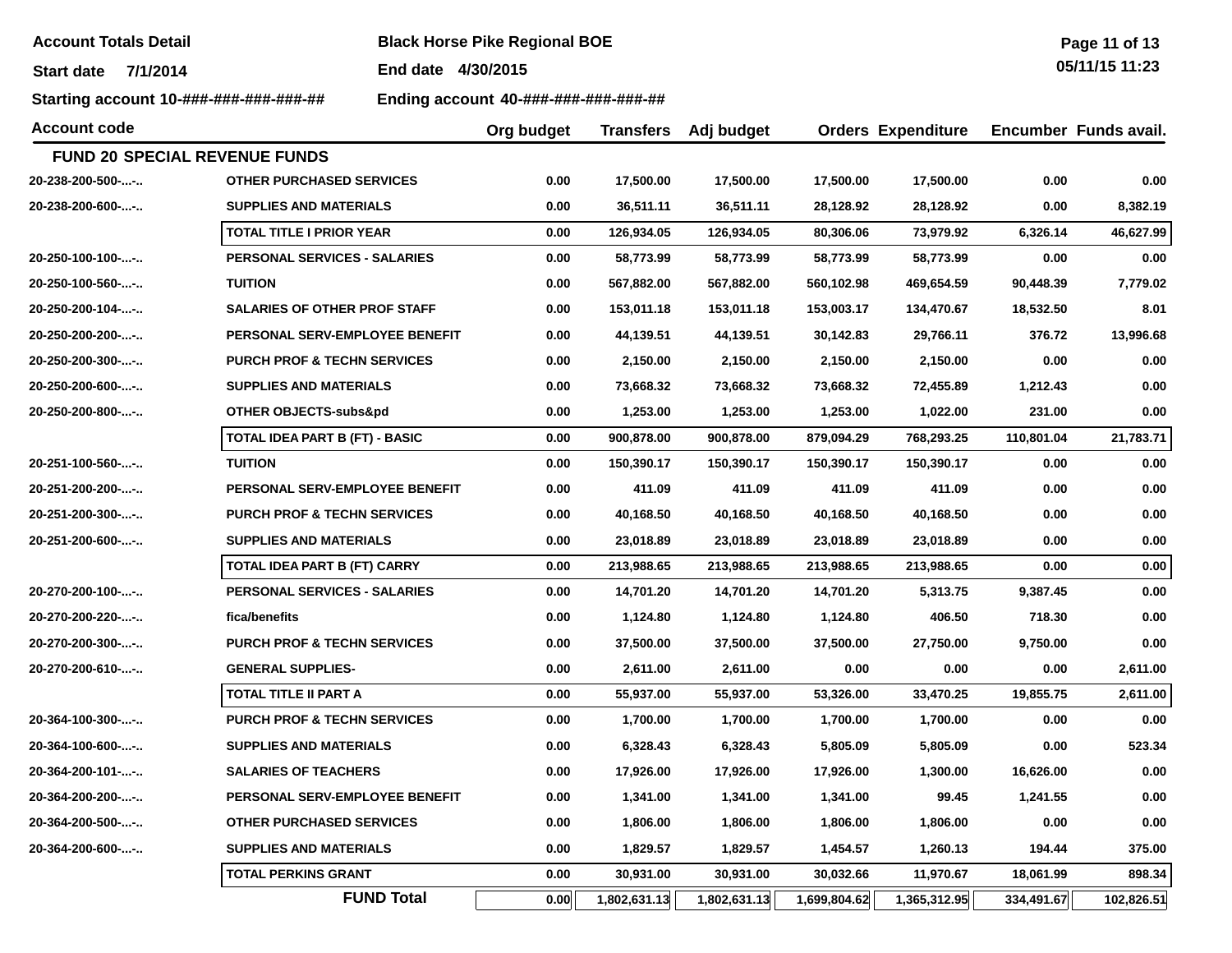| <b>Account Totals Detail</b>           |                                       |                       | <b>Black Horse Pike Regional BOE</b> |                  |              |              |                           |            |                       |  |
|----------------------------------------|---------------------------------------|-----------------------|--------------------------------------|------------------|--------------|--------------|---------------------------|------------|-----------------------|--|
| 7/1/2014<br><b>Start date</b>          |                                       | 4/30/2015<br>End date |                                      |                  |              |              |                           |            | 05/11/15 11:23        |  |
| Starting account 10-###-###-###-###-## |                                       |                       | Ending account 40-###-###-###-###-## |                  |              |              |                           |            |                       |  |
| <b>Account code</b>                    |                                       |                       | Org budget                           | <b>Transfers</b> | Adj budget   |              | <b>Orders Expenditure</b> |            | Encumber Funds avail. |  |
|                                        | <b>FUND 30 CAPITAL PROJECTS FUNDS</b> |                       |                                      |                  |              |              |                           |            |                       |  |
| $30-000-400-450-$ -                    | <b>CONSTRUCTION SERVICES</b>          |                       | 0.00                                 | 2.712.675.00     | 2.712.675.00 | 2.676.065.96 | 2.327.952.21              | 348.113.75 | 36,609,04             |  |
|                                        | <b>CAPITAL PROJECT</b>                |                       | 0.00                                 | 2,712,675.00     | 2,712,675.00 | 2,676,065.96 | 2,327,952.21              | 348,113.75 | 36,609.04             |  |
|                                        |                                       | <b>FUND Total</b>     | 0.00                                 | 2,712,675.00     | 2.712.675.00 | 2.676.065.96 | 2,327,952.21              | 348,113.75 | 36,609.04             |  |